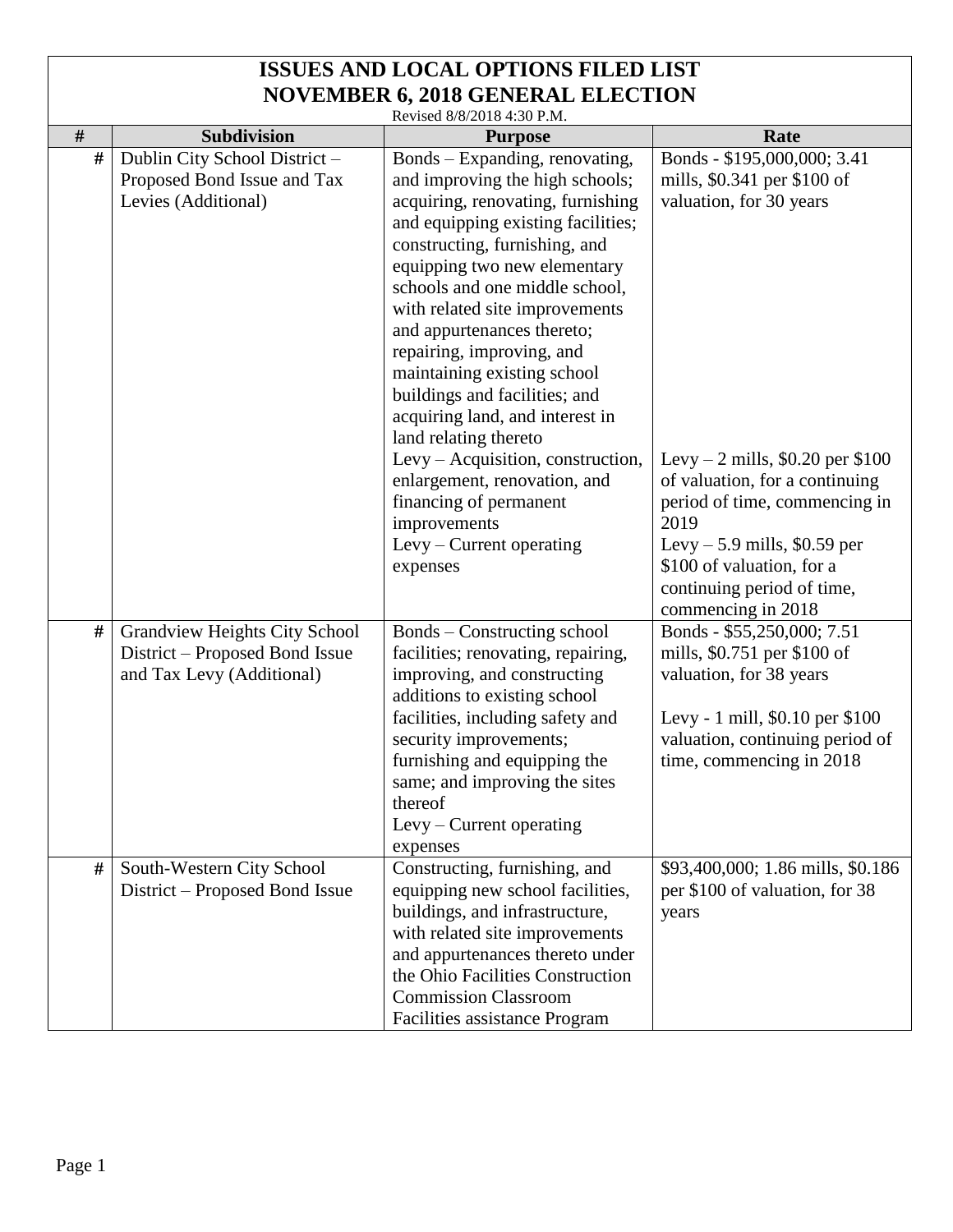Revised 8/8/2018 4:30 P.M.

|      |                                  | $R$ and $R$ or $\frac{1}{2}$ and $\frac{1}{2}$ and $\frac{1}{2}$ and $\frac{1}{2}$ and $\frac{1}{2}$ and $\frac{1}{2}$ and $\frac{1}{2}$ and $\frac{1}{2}$ and $\frac{1}{2}$ and $\frac{1}{2}$ and $\frac{1}{2}$ and $\frac{1}{2}$ and $\frac{1}{2}$ and $\frac{1}{2}$ and $\frac{1}{2}$ |                                    |
|------|----------------------------------|------------------------------------------------------------------------------------------------------------------------------------------------------------------------------------------------------------------------------------------------------------------------------------------|------------------------------------|
| $\#$ | <b>Subdivision</b>               | <b>Purpose</b>                                                                                                                                                                                                                                                                           | Rate                               |
| #    | Whitehall City School District-  | Bonds – Renovating, improving                                                                                                                                                                                                                                                            | Bonds - \$6,590,000; 1.41 mills,   |
|      | Proposed Bond Issue and Tax      | and constructing additions to                                                                                                                                                                                                                                                            | \$0.141 per \$100 of valuation,    |
|      | Levy (Additional)                | school facilities, including safety                                                                                                                                                                                                                                                      | for 31 years                       |
|      |                                  | and security improvements,                                                                                                                                                                                                                                                               |                                    |
|      |                                  | under the Classroom Facilities                                                                                                                                                                                                                                                           |                                    |
|      |                                  | Assistance Program; furnishing                                                                                                                                                                                                                                                           |                                    |
|      |                                  | and equipping the same; and                                                                                                                                                                                                                                                              |                                    |
|      |                                  | improving the sites thereof; and                                                                                                                                                                                                                                                         |                                    |
|      |                                  | acquiring land and interest in                                                                                                                                                                                                                                                           |                                    |
|      |                                  | land as necessary                                                                                                                                                                                                                                                                        |                                    |
|      |                                  | Levy - Acquisition, construction,                                                                                                                                                                                                                                                        | Levy – 2 mills, $$0.20$ per $$100$ |
|      |                                  | enlargement, renovation, and                                                                                                                                                                                                                                                             | of tax valuation, continuing       |
|      |                                  | financing of permanent                                                                                                                                                                                                                                                                   | period of time, commencing in      |
|      |                                  | improvements                                                                                                                                                                                                                                                                             | 2018                               |
| #    | Worthington City School District | Renovating, repairing,                                                                                                                                                                                                                                                                   | \$89,000,000; 2.58 mills, \$0.258  |
|      | - Proposed Bond Issue            | improving, furnishing, equipping                                                                                                                                                                                                                                                         | per \$100 of valuation, for 30     |
|      |                                  | and constructing additions to                                                                                                                                                                                                                                                            | years                              |
|      |                                  | various permanent                                                                                                                                                                                                                                                                        |                                    |
|      |                                  | improvements; purchasing                                                                                                                                                                                                                                                                 |                                    |
|      |                                  | school buses and related                                                                                                                                                                                                                                                                 |                                    |
|      |                                  | transportation equipment; site                                                                                                                                                                                                                                                           |                                    |
|      |                                  | improvements; and acquisition of                                                                                                                                                                                                                                                         |                                    |
|      |                                  | land and interest in land                                                                                                                                                                                                                                                                |                                    |
| #    | Worthington City School District | Current Expenses – The original                                                                                                                                                                                                                                                          | May increase in three              |
|      | - Proposed Tax Levy              | tax is first proposed to be levied                                                                                                                                                                                                                                                       | increments of not more than 2      |
|      | (Additional)                     | in 2018, the first increment in                                                                                                                                                                                                                                                          | mills from an original rate of     |
|      |                                  | 2019, the second increment in                                                                                                                                                                                                                                                            | 2.9 mills (\$0.29 per \$100 of     |
|      |                                  | 2020 and the third increment in                                                                                                                                                                                                                                                          | valuation) to a maximum rate of    |
|      |                                  | 2021                                                                                                                                                                                                                                                                                     | 8.90 mills (\$0.89 per \$100 of    |
|      |                                  |                                                                                                                                                                                                                                                                                          | valuation), continuing period of   |
|      |                                  |                                                                                                                                                                                                                                                                                          | time.                              |
| #    | Metro Parks – Proposed Tax       | Developing, improving,                                                                                                                                                                                                                                                                   | Replace 0.75 mill                  |
|      | Levy (Replacement with           | maintaining and operating the                                                                                                                                                                                                                                                            | Increase 0.20 mill                 |
|      | Increase)                        | park district, greenway trails, and                                                                                                                                                                                                                                                      | Total 0.95 mill, \$0.095 per       |
|      |                                  | other properties of the park                                                                                                                                                                                                                                                             | \$100 of valuation, for 10 years,  |
|      |                                  | district; acquiring, developing,                                                                                                                                                                                                                                                         | commencing in 2019.                |
|      |                                  | improving, maintaining and                                                                                                                                                                                                                                                               |                                    |
|      |                                  | operating additional lands for                                                                                                                                                                                                                                                           |                                    |
|      |                                  | park and trail purposes; and                                                                                                                                                                                                                                                             |                                    |
|      |                                  | conserving and improving                                                                                                                                                                                                                                                                 |                                    |
|      |                                  | natural resources, wildlife habitat                                                                                                                                                                                                                                                      |                                    |
|      |                                  | and streams and natural areas                                                                                                                                                                                                                                                            |                                    |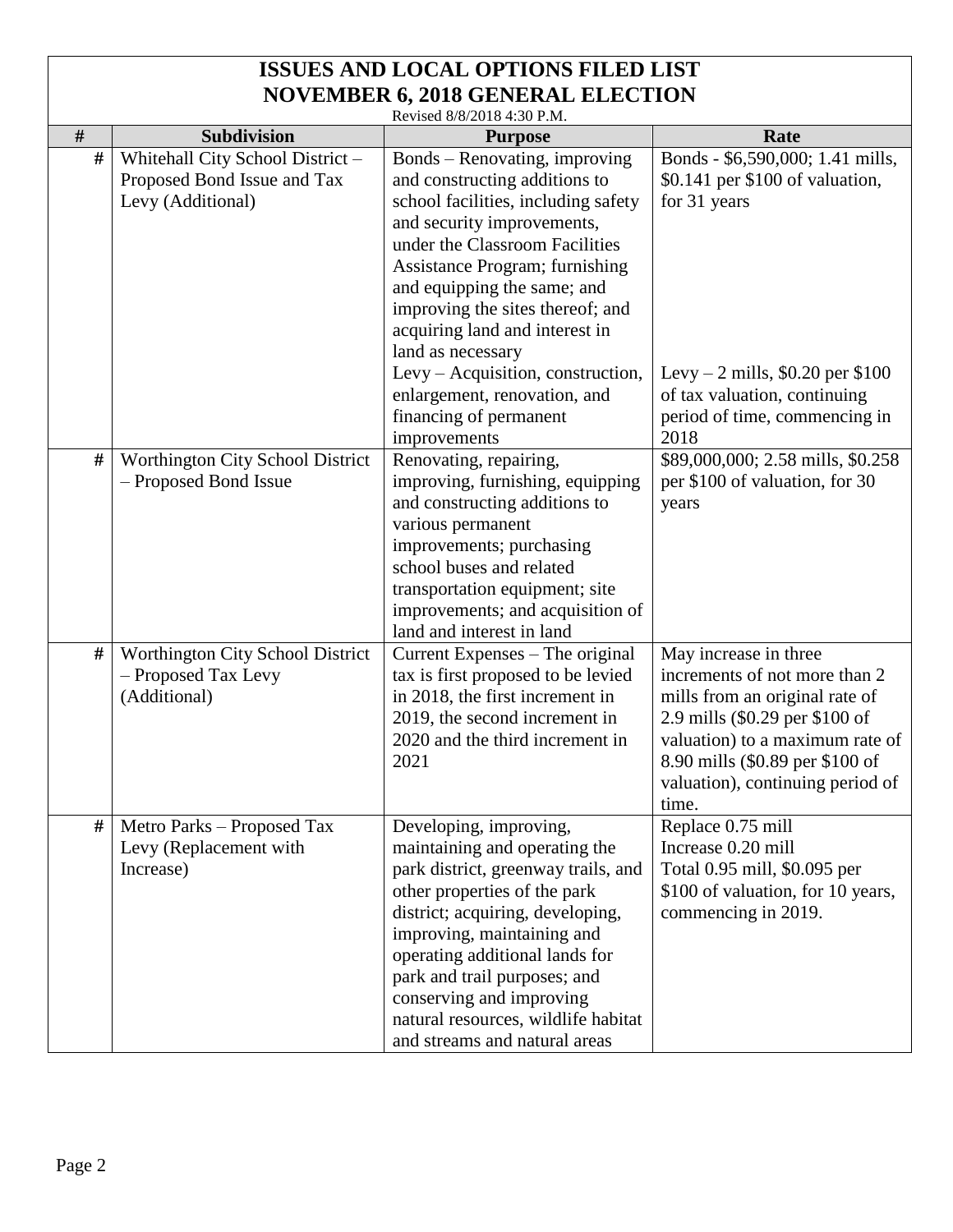|      | Revised 8/8/2018 4:30 P.M.                               |                                                                                                                              |                                    |  |  |
|------|----------------------------------------------------------|------------------------------------------------------------------------------------------------------------------------------|------------------------------------|--|--|
| #    | Subdivision                                              | <b>Purpose</b>                                                                                                               | Rate                               |  |  |
| #    | City of Bexley - Proposed Tax                            | Constructing, reconstructing,                                                                                                | Replace 2.5 mills                  |  |  |
|      | Levy (Replacement with                                   | resurfacing and repairing streets,                                                                                           | Increase 1 mill                    |  |  |
|      | Increase)                                                | alleys, sidewalks and other                                                                                                  | Total 3.5 mills, \$0.35 per \$100  |  |  |
|      |                                                          | similar improvements                                                                                                         | of valuation, continuing period    |  |  |
|      |                                                          |                                                                                                                              | of time.                           |  |  |
| #    | City of Columbus - Ordinance                             | To establish a community bill of rights for water, soil, and air                                                             |                                    |  |  |
|      | Proposed by Initiative Petition                          | protection and to prohibit gas and oil extraction and related                                                                |                                    |  |  |
|      |                                                          | activities and projects                                                                                                      |                                    |  |  |
| #    | City of Gahanna - Proposed                               | Three quarters of the revenue                                                                                                | An additional 1% for a total rate  |  |  |
|      | income tax increase                                      | from the increase be dedicated to                                                                                            | of 2.5%                            |  |  |
|      |                                                          | capital improvements and the                                                                                                 |                                    |  |  |
|      |                                                          | remainder to general municipal                                                                                               |                                    |  |  |
|      |                                                          | operations                                                                                                                   |                                    |  |  |
| #    | City of Grandview Heights -                              | As proposed in ordinance 2018-20                                                                                             |                                    |  |  |
|      | <b>Proposed Charter Amendment</b>                        |                                                                                                                              |                                    |  |  |
| #    | City of Grandview Heights -                              | To amend section 1151.04 of the codified ordinances to redefine the                                                          |                                    |  |  |
|      | Ordinance Proposed by Initiative                         | Green Space Overlay District and the development standards for                                                               |                                    |  |  |
|      | Petition                                                 | property located within it                                                                                                   |                                    |  |  |
| #    | $\overline{City}$ of Grandview Heights -                 | An ordinance to prohibit the retail dispensing of medical marijuana                                                          |                                    |  |  |
|      | Referendum of Ordinance 2018-                            | within the city                                                                                                              |                                    |  |  |
|      | 08                                                       |                                                                                                                              |                                    |  |  |
| $\#$ | City of Hilliard - Proposed                              | Changes the city's form of government from "Mayor-City Council"                                                              |                                    |  |  |
|      | <b>Charter Amendment</b>                                 | to "City Council-City Manager"                                                                                               |                                    |  |  |
| #    | City of Upper Arlington –                                | To amend the charter of the city as recommended by the Charter                                                               |                                    |  |  |
|      | <b>Proposed Charter Amendment</b>                        | Review Commission and set forth in Ordinance 55-2018                                                                         |                                    |  |  |
| $\#$ | City of Whitehall - Proposed                             | Succession of Mayor and Acting Mayor                                                                                         |                                    |  |  |
|      | <b>Charter Amendment</b>                                 |                                                                                                                              |                                    |  |  |
| #    | City of Whitehall - Proposed                             | Term Limits of Certain Elected Officials                                                                                     |                                    |  |  |
| $\#$ | <b>Charter Amendment</b>                                 |                                                                                                                              |                                    |  |  |
|      | City of Whitehall - Proposed<br><b>Charter Amendment</b> | Refer to individuals using gender neutral language                                                                           |                                    |  |  |
| #    | City of Worthington – Proposed                           |                                                                                                                              |                                    |  |  |
|      | <b>Electric Service Aggregation</b>                      | To authorize all actions necessary to effectuate an opt-out electric<br>service aggregation program pursuant to R.C. 4928.20 |                                    |  |  |
|      | Program                                                  |                                                                                                                              |                                    |  |  |
| #    | <b>Blendon Township Police District</b>                  | Police Protection Levy                                                                                                       | 5.75 mills, \$0.575 per \$100 of   |  |  |
|      | - Proposed Tax Levy                                      |                                                                                                                              | valuation, continuing period of    |  |  |
|      | (Additional)                                             |                                                                                                                              | time, commencing in 2019           |  |  |
| #    | Hamilton Township - Proposed                             | <b>Fire Protection Levy</b>                                                                                                  | Renew 3 mills, increase 4 mills;   |  |  |
|      | Tax Levy (Renewal with                                   |                                                                                                                              | Total 7 mills, \$0.70 per \$100 of |  |  |
|      | Increase)                                                |                                                                                                                              | valuation, 5 years, commencing     |  |  |
|      |                                                          |                                                                                                                              | in 2018                            |  |  |
| #    | Perry Township – Proposed Tax                            | General construction,                                                                                                        | 1.5 mills, \$0.15 per \$100 of     |  |  |
|      | Levy (Renewal)                                           | reconstruction, resurfacing and                                                                                              | valuation, 5 years, commencing     |  |  |
|      |                                                          | repair of streets, roads and                                                                                                 | in 2018                            |  |  |
|      |                                                          | bridges                                                                                                                      |                                    |  |  |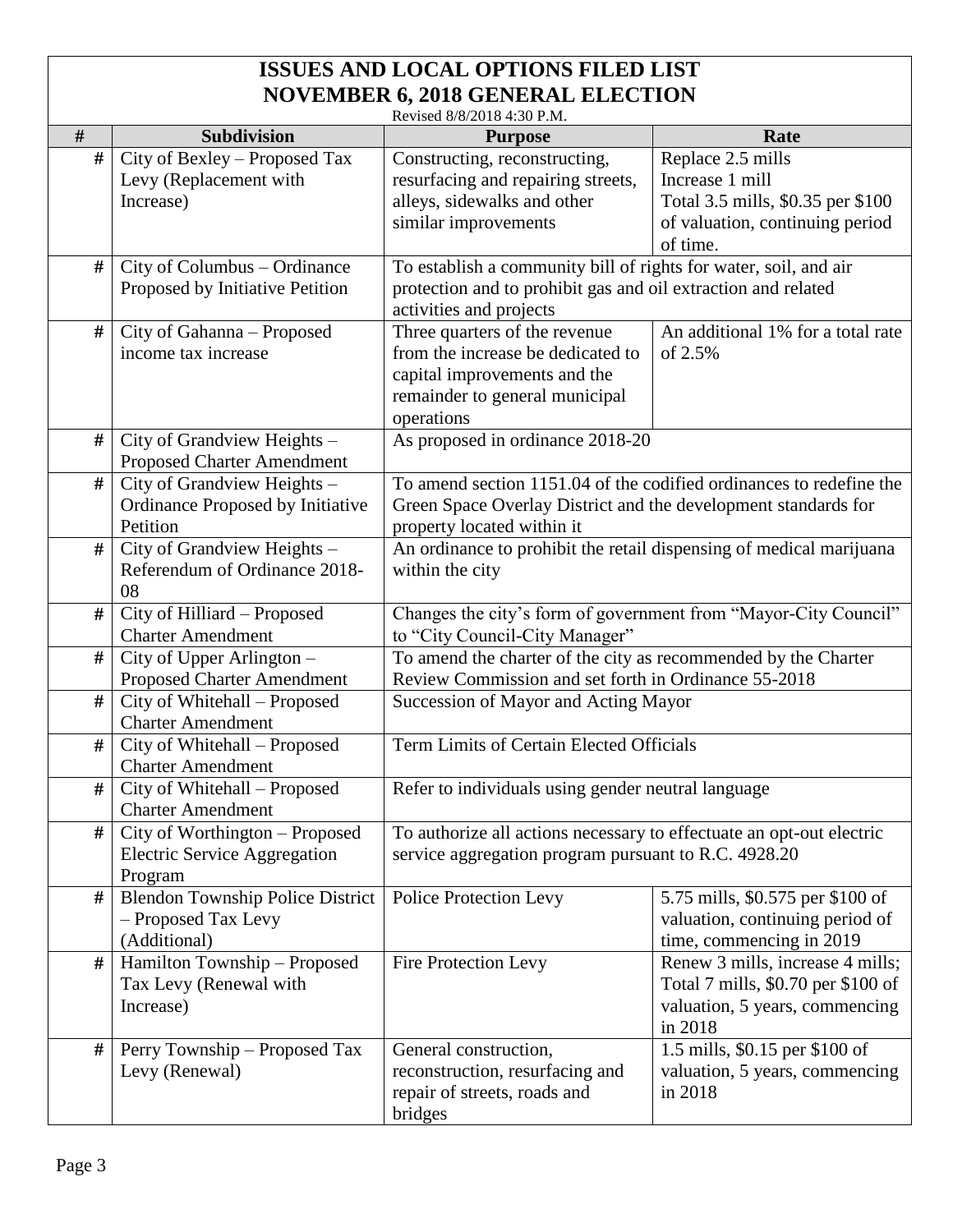|                                                                             | Revised 8/8/2018 4:30 P.M.                        |                                                                                           |      |  |  |
|-----------------------------------------------------------------------------|---------------------------------------------------|-------------------------------------------------------------------------------------------|------|--|--|
| $\#$                                                                        | <b>Subdivision</b>                                | <b>Purpose</b>                                                                            | Rate |  |  |
| #                                                                           | Canal Winchester-B                                | Sunday Sales (10am – midnight) (Wine/Mixed)                                               |      |  |  |
|                                                                             | Local Option                                      | Aldi                                                                                      |      |  |  |
|                                                                             | <b>Particular Location</b>                        | 720 W. Waterloo St, Canal Winchester, OH 43110                                            |      |  |  |
| #                                                                           | Canal Winchester-F                                | Sunday Sales (10am – midnight) (Wine/Mixed)                                               |      |  |  |
|                                                                             | <b>Local Option</b>                               | <b>BrewDog</b>                                                                            |      |  |  |
|                                                                             | <b>Particular Location</b>                        | 96 & 100 Gender Rd, Canal Winchester, OH 43110                                            |      |  |  |
|                                                                             |                                                   | Filed by: Jacob Evans                                                                     |      |  |  |
| #                                                                           | Columbus 7-B                                      | Weekday Sales (Beer, Wine/Mixed)                                                          |      |  |  |
|                                                                             | <b>Local Option</b>                               | Poindexter Market                                                                         |      |  |  |
|                                                                             | <b>Particular Location</b>                        | 1228-30 E Long St, Columbus, OH 43203                                                     |      |  |  |
| #                                                                           | Columbus 7-D                                      | Weekday Sales (Beer, Wine/Mixed)                                                          |      |  |  |
|                                                                             | <b>Local Option</b>                               | Long $\& 20th$ Carryout                                                                   |      |  |  |
|                                                                             | <b>Particular Location</b>                        | 1032 E Long St, Columbus, OH 43203                                                        |      |  |  |
| #                                                                           | Columbus 7-D                                      |                                                                                           |      |  |  |
|                                                                             | <b>Local Option</b>                               | Weekday Sales (Beer, Wine/Mixed)<br>Miami Ave Store                                       |      |  |  |
|                                                                             | <b>Particular Location</b>                        | 285 Miami Ave, Columbus, OH 43203                                                         |      |  |  |
| #                                                                           | Columbus 7-D                                      |                                                                                           |      |  |  |
|                                                                             | <b>Local Option</b>                               | Weekday Sales (Beer, Wine/Mixed)                                                          |      |  |  |
|                                                                             | <b>Particular Location</b>                        | Tee Brother Company, LLC                                                                  |      |  |  |
| #                                                                           | Columbus 19-H                                     | 860 E Long St, Columbus, OH 43203<br>Weekday Sales (Beer, Wine/Mixed & Spirituous Liquor) |      |  |  |
|                                                                             |                                                   |                                                                                           |      |  |  |
|                                                                             | <b>Local Option</b><br><b>Particular Location</b> | North Broadway High Professional Building, LLC                                            |      |  |  |
|                                                                             |                                                   | 3400 N High St, 1 <sup>st</sup> Floor, Columbus, OH 43202                                 |      |  |  |
|                                                                             |                                                   | Filed by: Bill DeMora                                                                     |      |  |  |
| #                                                                           | Columbus 19-H                                     | Sunday Sales (Wine/Mixed & Spirituous Liquor)                                             |      |  |  |
|                                                                             | Local Option                                      | North Broadway High Professional Building, LLC                                            |      |  |  |
|                                                                             | <b>Particular Location</b>                        | 3400 N High St, 1 <sup>st</sup> Floor, Columbus, OH 43202                                 |      |  |  |
|                                                                             |                                                   | Filed by: Bill DeMora                                                                     |      |  |  |
| #                                                                           | Columbus 36-E                                     | Sunday Sales (10am - midnight) (Wine/Mixed)                                               |      |  |  |
|                                                                             | <b>Local Option</b>                               | Home Buys                                                                                 |      |  |  |
|                                                                             | <b>Particular Location</b>                        | 4395 Clime Rd, Columbus, OH 43228                                                         |      |  |  |
|                                                                             |                                                   | Filed by: Robert Young                                                                    |      |  |  |
| #                                                                           | Columbus 37-A                                     | Sunday Sales $(11am - midnight)$                                                          |      |  |  |
|                                                                             | <b>Local Option</b>                               |                                                                                           |      |  |  |
|                                                                             | Portion of a Precinct                             |                                                                                           |      |  |  |
| #                                                                           | Columbus 55-A                                     | Weekday Sales (Beer, Wine/Mixed & Spirituous Liquor)                                      |      |  |  |
|                                                                             | <b>Local Option</b>                               | Trolley Barn, LLC                                                                         |      |  |  |
|                                                                             | <b>Particular Location</b>                        | Oak Street and Kelton Ave, Columbus, OH 43205                                             |      |  |  |
|                                                                             | A - License                                       | Filed by: Michael Ambrose                                                                 |      |  |  |
| #                                                                           | Columbus 55-A                                     | Sunday Sales (11am-midnight) (Wine/Mixed & Spirituous Liquor)                             |      |  |  |
|                                                                             | <b>Local Option</b>                               | Trolley Barn, LLC                                                                         |      |  |  |
|                                                                             | <b>Particular Location</b>                        | Oak Street and Kelton Ave, Columbus, OH 43205                                             |      |  |  |
|                                                                             |                                                   | Filed by: Michael Ambrose                                                                 |      |  |  |
| #                                                                           | Columbus 55-A                                     | Weekday Sales (Beer, Wine/Mixed & Spirituous Liquor)                                      |      |  |  |
|                                                                             | <b>Local Option</b>                               | Trolley Barn, LLC                                                                         |      |  |  |
| <b>Particular Location</b><br>Oak Street and Kelton Ave, Columbus, OH 43205 |                                                   |                                                                                           |      |  |  |
|                                                                             | C and D - License                                 | Filed by: Michael Ambrose                                                                 |      |  |  |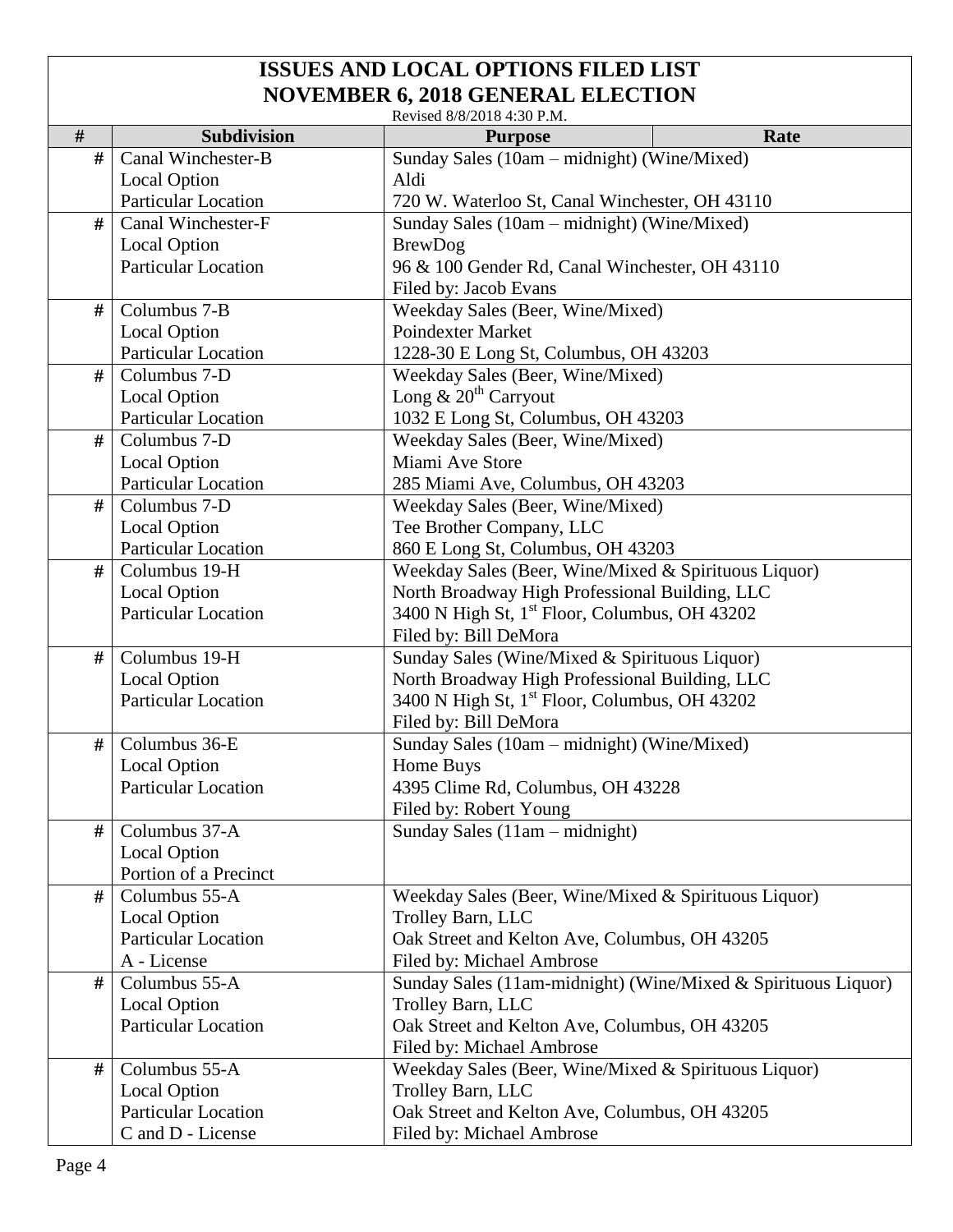|   | Revised 8/8/2018 4:30 P.M. |                                                                            |      |  |  |
|---|----------------------------|----------------------------------------------------------------------------|------|--|--|
| # | Subdivision                | <b>Purpose</b>                                                             | Rate |  |  |
| # | Columbus 55-A              | Sunday Sales (11am-midnight) (Wine/Mixed & Spirituous Liquor)              |      |  |  |
|   | <b>Local Option</b>        | Trolley Barn, LLC                                                          |      |  |  |
|   | <b>Particular Location</b> | Oak Street and Kelton Ave, Columbus, OH 43205                              |      |  |  |
|   |                            | Filed by: Michael Ambrose                                                  |      |  |  |
| # | Columbus 55-A              | Weekday Sales (Beer, Wine/Mixed & Spirituous Liquor)                       |      |  |  |
|   | <b>Local Option</b>        | Trolley Barn, LLC                                                          |      |  |  |
|   | <b>Particular Location</b> | Oak Street and Kelton Ave, Columbus, OH 43205                              |      |  |  |
|   | D - License                | Filed by: Michael Ambrose                                                  |      |  |  |
| # | Columbus 55-A              | Sunday Sales (11am-midnight) (Wine/Mixed & Spirituous Liquor)              |      |  |  |
|   | <b>Local Option</b>        | Trolley Barn, LLC                                                          |      |  |  |
|   | <b>Particular Location</b> | Oak Street and Kelton Ave, Columbus, OH 43205<br>Filed by: Michael Ambrose |      |  |  |
|   |                            |                                                                            |      |  |  |
| # | Columbus 83-A              | Sunday Sales (10am – midnight) (Wine/Mixed & Sprituous Liquor)             |      |  |  |
|   | <b>Local Option</b>        | <b>Whole Foods</b>                                                         |      |  |  |
|   | <b>Particular Location</b> | 4100 Easton Gateway, Columbus, OH 43219<br>Filed by: Robert Young          |      |  |  |
|   |                            |                                                                            |      |  |  |
| # | Columbus 85-A              | Weekday Sales (Beer, Wine/Mixed)                                           |      |  |  |
|   | <b>Local Option</b>        | N&G Foodmart                                                               |      |  |  |
|   | <b>Particular Location</b> | 3877 Refugee Rd, Columbus, OH 43232                                        |      |  |  |
|   |                            | Filed by: Michael Ambrose                                                  |      |  |  |
| # | Columbus 85-A              | Sunday Sales (11am-midnight) (Wine/Mixed)                                  |      |  |  |
|   | Local Option               | N&G Foodmart                                                               |      |  |  |
|   | Particular Location        | 3877 Refugee Rd, Columbus, OH 43232                                        |      |  |  |
|   |                            | Filed by: Michael Ambrose                                                  |      |  |  |
| # | Columbus 86-E              | Weekday Sales (Beer, Wine/Mixed)                                           |      |  |  |
|   |                            | Shell                                                                      |      |  |  |
|   | <b>Local Option</b>        |                                                                            |      |  |  |
|   | <b>Particular Location</b> | 4984-4986 Gender Rd, Columbus, OH 43110                                    |      |  |  |
|   |                            | Filed by: Michael Ambrose                                                  |      |  |  |
| # | Columbus 86-E              | Sunday Sales (11am-midnight) (Wine/Mixed)                                  |      |  |  |
|   | Local Option               | Shell                                                                      |      |  |  |
|   | <b>Particular Location</b> | 4984-4986 Gender Rd, Columbus, OH 43110                                    |      |  |  |
|   |                            | Filed by: Michael Ambrose                                                  |      |  |  |
| # | Hilliard 3-C               | Sunday Sales (11am-midnight) (Wine/Mixed & Spirituous Liquor)              |      |  |  |
|   | <b>Local Option</b>        | <b>Bankshot Billiards</b>                                                  |      |  |  |
|   | <b>Particular Location</b> | 3201 Hilliard Rome Rd, Hilliard, OH 43026                                  |      |  |  |
| # | Marble Cliff-A             | Sunday Sales (Wine/Mixed & Spirituous Liqour)                              |      |  |  |
|   | <b>Local Option</b>        | 1400 Food Lab                                                              |      |  |  |
|   | <b>Particular Location</b> | 1400 Dublin Rd., Ste 2, Marble Cliff, OH 43212                             |      |  |  |
|   |                            | Filed by: Michael Ambrose                                                  |      |  |  |
| # | Prairie Township-H         | Sunday Sales (10am-midnight) (Wine/Mixed & Spirituous Liquor)              |      |  |  |
|   | <b>Local Option</b>        | <b>Front Row Sports Bar</b>                                                |      |  |  |
|   | Particular Location        | 4812 W Broad St, Columbus, OH 43228                                        |      |  |  |
| # | Westerville 4-B            | Weekday Sales (Beer, Wine/Mixed & Spirituous Liquor)                       |      |  |  |
|   | <b>Local Option</b>        | The Point at Otterbein                                                     |      |  |  |
|   | <b>Particular Location</b> | 60 Collegeview Rd, Westerville, OH 43081<br>Filed by: Michael Ambrose      |      |  |  |
|   |                            |                                                                            |      |  |  |